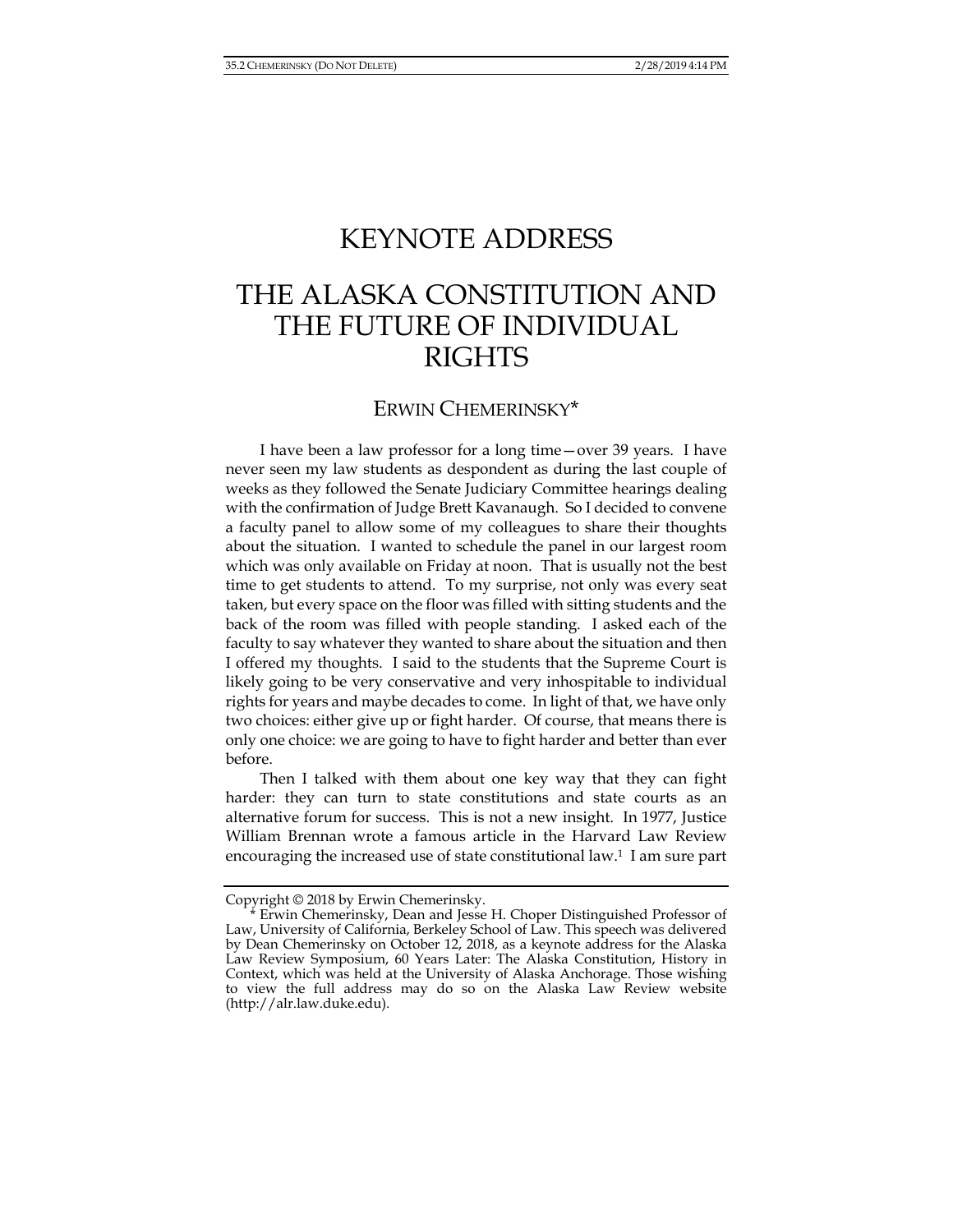of why he said this was that he himself had been a justice on the New Jersey Supreme Court before going to the nation's highest court. But it is clear that he was feeling despondent at that moment in time. He saw a Supreme Court that had become decidedly more conservative in 1969 with the first two Nixon appointees, and then even more conservative in 1971 with two additional Nixon appointees. So Justice Brennan was pointing a way for the future to have greater expansion of rights and equality.

It seems especially appropriate to be talking about reliance on state constitutions today, when just yesterday the Washington State Supreme Court found that the death penalty in that state was unconstitutional as a violation of the Washington Constitution.2 So I decided that what I want to talk about this morning is the use of state constitutions and state courts to protect personal rights and liberties.

I have a special relationship to Alaska. It is an important part of my professional life. It came about, as do many things in life, in an unplanned way. In 1990, then Chief Justice Jay Rabinowitz invited me and another law professor to come to Alaska to speak at a conference of state supreme court justices from five states, to be held in Glacier Bay, one of the prettiest places I have ever seen. Chief Justice Rabinowitz apparently liked what he heard, and he invited us to return the next year to speak to the state bar convention. I have returned every year since.

A few years later, I was asked in addition to reviewing the recent decisions of the United States Supreme Court to also discuss recent Alaska Supreme Court and Alaska Court of Appeals decisions about constitutional law and criminal procedure. I agreed. I will tell you in all candor that of all talks that I have had the good fortune to do, this task is one of the hardest. I am reading the Alaska cases as an outsider and I am speaking to the very judges who decided the cases and the lawyers who argued them. No matter how carefully I read them, I do not know about aspects of the case that are not in the published opinions.

It is also challenging because I learned that the judges and lawyers do not want me to simply come up and summarize their cases for them. They know what they argued and what they decided. What they want is my analysis of the cases. There is something inevitably uncomfortable about criticizing decisions when the judges who decided them and the lawyers who argued them are present in the room. That has become even more uncomfortable over the years as I have come to realize that judges actually worry about what I am going to say. Why should they care what

 <sup>1.</sup> William J. Brennan Jr., *State Constitutions and the Protection of Individual Rights*, 90 HARV. L. REV. 489 (1977).

 <sup>2.</sup> State v. Gregory, 427 P.3d 621 (Wash. 2018).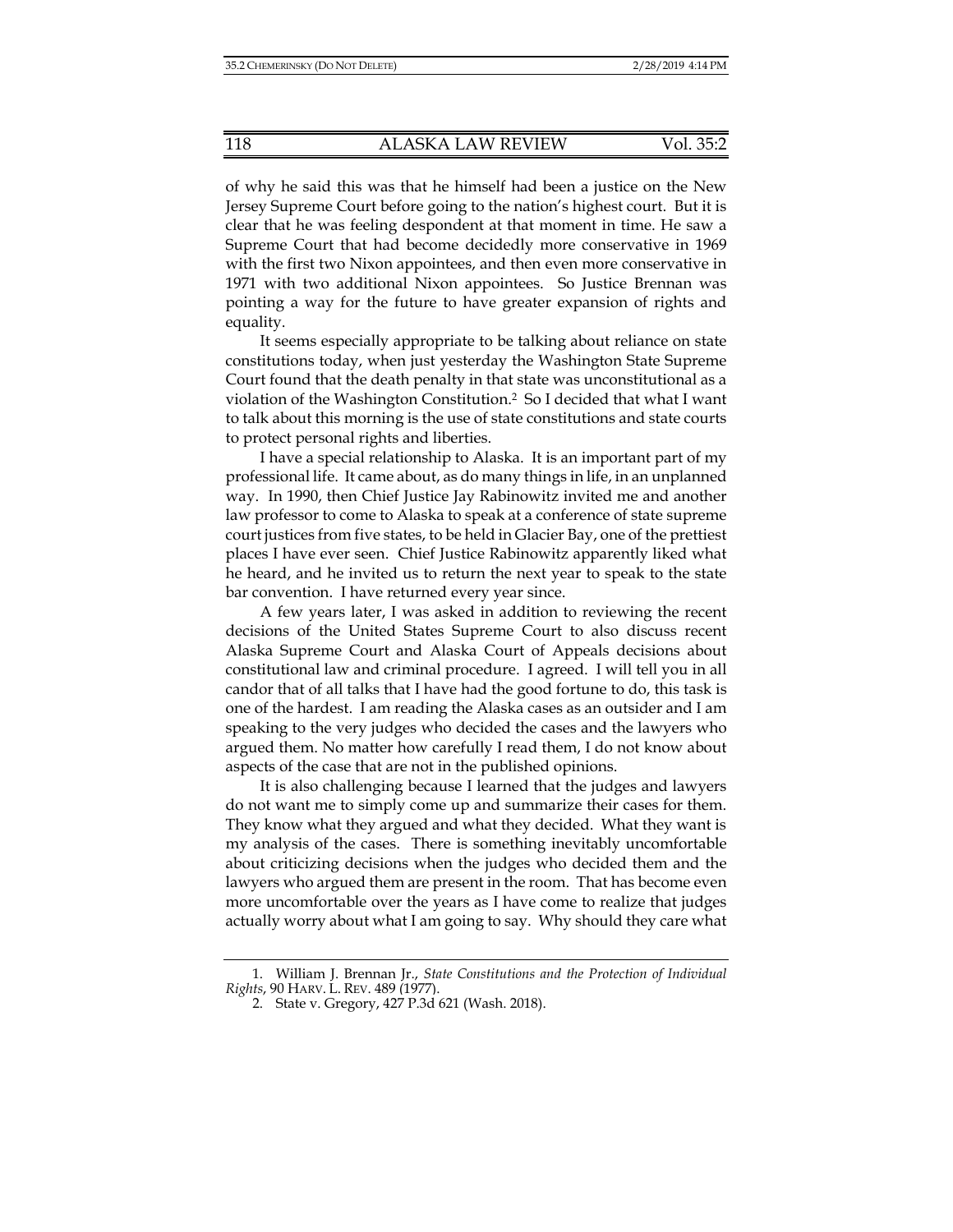this law professor says? But the result of this is that I have come to know Alaska constitutional law far better than any other state's constitutional law, including California, where I have spent most of my professional career.

I want to address three questions this morning. First, why is it that Alaska has developed such a robust body of constitutional law? Second, what is this most likely to mean for the future as we look ahead to what is going to happen in the United States Supreme Court? Where will Alaska constitutional law make the most difference? And third, what are the limits of state constitutional law? While there is great potential for utilizing state constitutional law to protect and even expand civil liberties,<sup>3</sup> it is also important to recognize its limitations.

So, why did Alaska develop such a robust body of state constitutional law? It is easy to give simple answers. There is something very independent about the spirit of Alaska that has been there since before it became a state. Developing Alaska constitutional law, apart from United States constitutional law, started early in its history. For example, just to pick a small illustration, the Supreme Court in *Gilbert v California*<sup>4</sup> held that it does not violate the Fifth Amendment privilege against selfincrimination for the police to require an unrepresented person to provide a handwriting sample because the handwriting sample is not testimonial. But in *Roberts v. State*, 5 the Alaska Supreme Court came to the opposite conclusion and held that under the Alaska Constitution requiring a handwriting sample is impermissible.

But why is it that Alaska has among the most robust bodies of separate state constitutional law in the country? I think there are a couple of different explanations. One is the difference in the text of the Alaska Constitution compared to the United States Constitution. Specific textual provisions in the Alaska Constitution have understandably led to greater protections of rights. Any constitution is a function of the time in which it was written. If we were to write a constitution today for the United States, it would not include anything like the Third Amendment which states that the government cannot require that a person quarter soldiers in his or her home. But that was included in 1791 because the King of England had a practice of requiring people to quarter soldiers in their homes.

Likewise there are provisions in the Alaska Constitution that are very much a function of the time in which it was written. For example, in

 <sup>3.</sup> Erwin Chemerinsky, Essay, *Two Cheers for State Constitutional Law*, 62 STAN. L. REV. 1695, 1695 (2010).

 <sup>4. 388</sup> U.S. 263 (1967).

 <sup>5. 458</sup> P.2d 340 (Alaska 1969).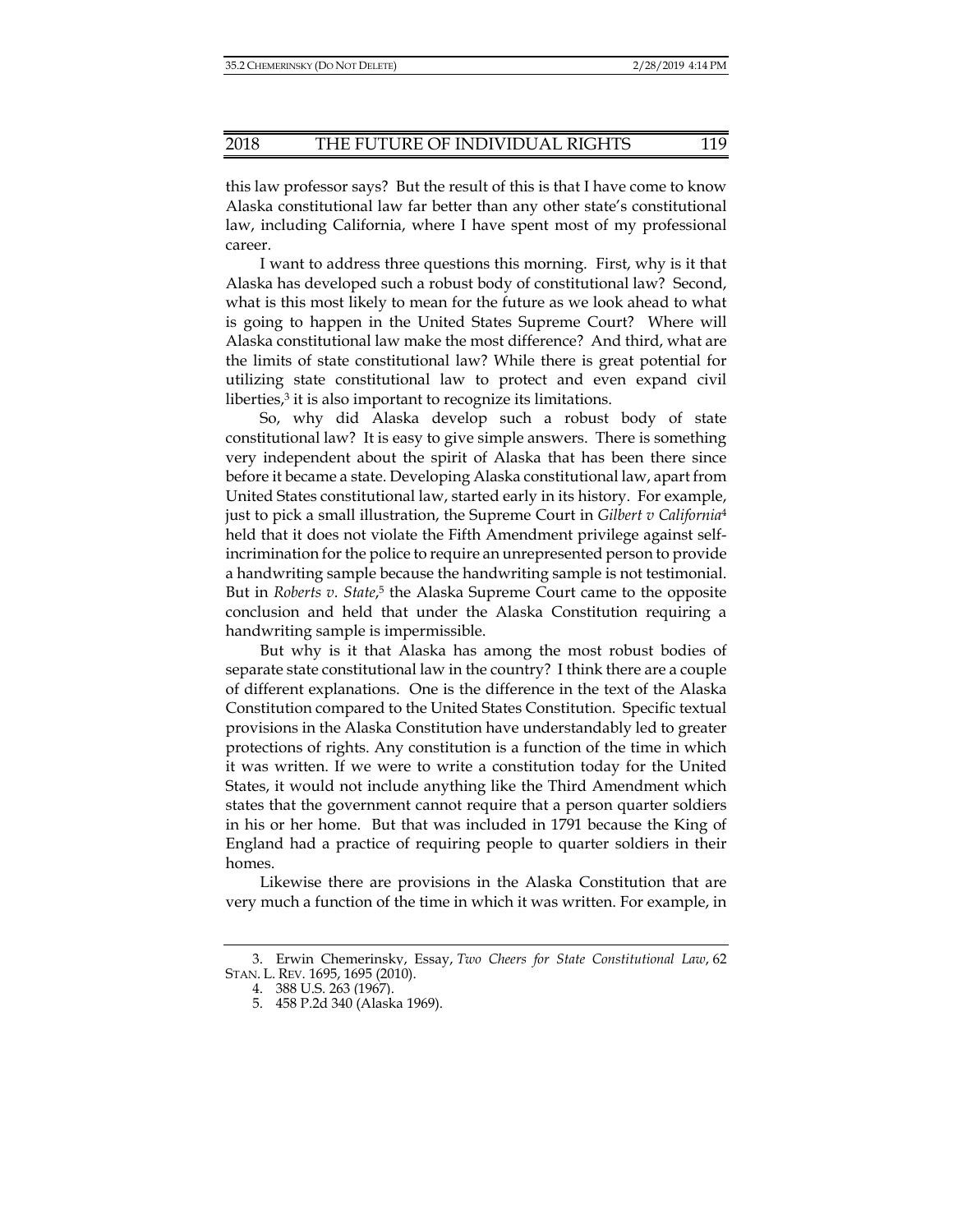Article I, Section 7 of the Alaska Constitution, it says the "right of all persons to fair and just treatment in the course of legislative and executive investigations shall not be infringed."6 Remember when the Alaska Constitution was written in the mid 1950s, it was just following and not completely after the McCarthy era, when people were subjected to what can only be described as compulsion to waive the privilege against selfincrimination in legislative and executive proceedings. It is notable in the Alaska Constitution that it is Article I that includes the declaration of individual rights. That is an appropriate and symbolic place to put protections of individual liberties. Article I of the United States Constitution is about the legislative power, followed by Article II dealing with executive power, and then Article III about the judicial power. Indeed, there is little in the text of the United States Constitution about individual liberties, which is why so many states insisted upon the addition of the Bill of Rights.

It is not just Article 1 of the Alaska Constitution that protects individual rights: Article 5 has provisions with regard to voting rights;<sup>7</sup> Article 6 deals with legislative apportionment;<sup>8</sup> Article 7 talks about the obligations of the state for health, education and welfare;9 and Article 8 includes the duty of the state to protect natural resources, including an obligation of the state to protect the public trust.10

Many of these articles of the Alaska Constitution include provisions that have no analogue in the United States Constitution. Some special aspects of the Alaska Constitution were added later. Article 1, Section 22 of the Alaska Constitution protects a right to privacy.11 There is no express provision in the United States Constitution that protects the right to privacy; the word "privacy" is not included in the United States Constitution. In *Griswold v. Connecticut,*12 one of the first cases recognizing a right to privacy, Justice Douglas wrote that privacy is protected by the "penumbra" of the Bill of Rights noting that there are elements associated with privacy emanating from numerous places including the First, Third, Fourth, and Fifth Amendments. One commentator said at the time that Justice Douglas was like a cheerleader skipping through the Bill of Rights saying, "Give me a P, give me an R, give me an I" to eventually spell out privacy.13 I have always thought that this created a shaky foundation for

 <sup>6.</sup> ALASKA CONST. art. I, § 7.

 <sup>7.</sup> ALASKA CONST. art. V.

 <sup>8.</sup> ALASKA CONST. art. VI.

 <sup>9.</sup> ALASKA CONST. art. VII.

 <sup>10.</sup> ALASKA CONST. art. VIII.

 <sup>11.</sup> ALASKA CONST. art. I, § 22.

 <sup>12. 381</sup> U.S. 479 (1965).

 <sup>13.</sup> Robert G. Dixon, *The "New" Substantive Due Process and the Democratic*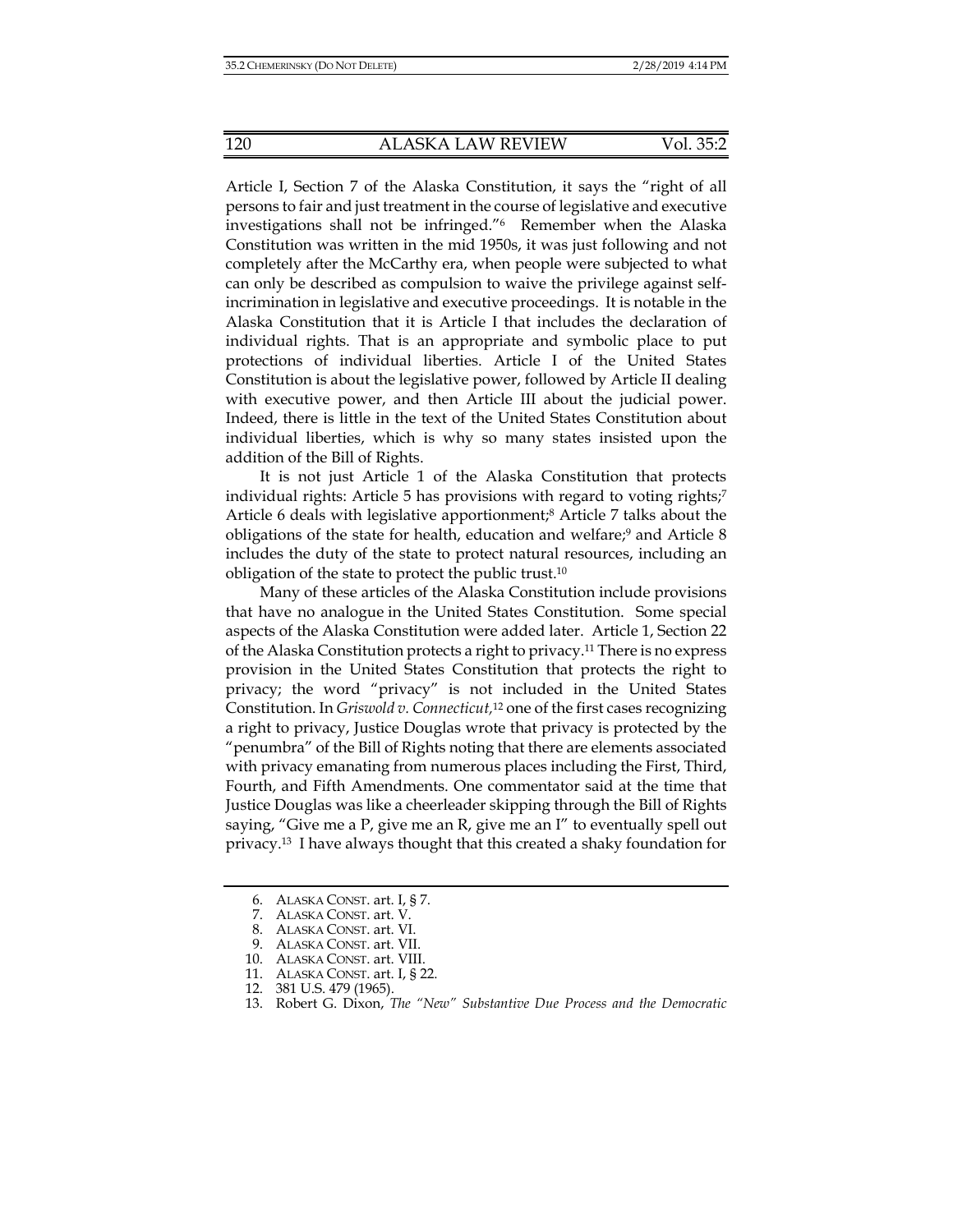a constitutional right of privacy. It may well have effects in the longer term as the Supreme Court undermines privacy rights under the United States Constitution.

But privacy is explicitly included in the Alaska Constitution, and this has potentially enormous significance. To pick just one example, in *People v. Ravin*, 14 the Alaska Supreme Court in 1975—40 years before other states began to create a right to possess marijuana for personal use—found that under the Alaska right to privacy, there is a specific right to possess small amounts of marijuana for personal use in one's home. That did not include a right to buy or sell marijuana. But it did take the right to privacy under the Alaska Constitution and gave it a specific meaning. Alaska did so earlier than any other state because the Alaska Constitution has a specific provision on privacy.

There are other areas where amendments to the Alaska Constitution provide rights that have no analogue in the United States Constitution. Alaska amended its constitution to provide detailed protection for victims' rights. Article 1, Section 24 of the Alaska Constitution included a long list of rights that are protected for victims of crimes: the right to be protected from the accused; the right to confer with the prosecution; the right in all court proceedings to be treated with "dignity, respect, and fairness"; the right to a timely disposition of criminal proceedings; the right to be present during a court proceeding; the right to be heard at sentencing or post-conviction proceedings; the right to be there for any release proceedings; a right to restitution; and the right to be notified if the convicted criminal has escaped.15 There is nothing like this in the U.S. Constitution.

Correspondingly, there are also provisions in the Alaska Constitution that have been interpreted to create rights for criminal defendants that do not have any analogue in the U.S. Constitution. Take for example the right to bail. The United States Constitution provides that there cannot be excessive bail. But in the Alaska Constitution, there is a right to bail in all cases except capital cases. Since there are no capital cases, given that Alaska does not have the death penalty, it creates a right to bail that is clearly broader than the United States Constitution. The Alaska Supreme Court has also interpreted language in the Alaska Constitution that creates a right for rehabilitation for prisoners.

Another area of difference that has major consequences is in regard to affirmative duties imposed on the government. It has often been said that the United States Constitution is about negative liberties—

*Ethic: A Prolegomenon*, 1976 BYU L. REV. 43, 84 (1976).

 <sup>14. 537</sup> P.2d 494 (Alaska 1975).

 <sup>15.</sup> ALASKA CONST. art. I, § 24.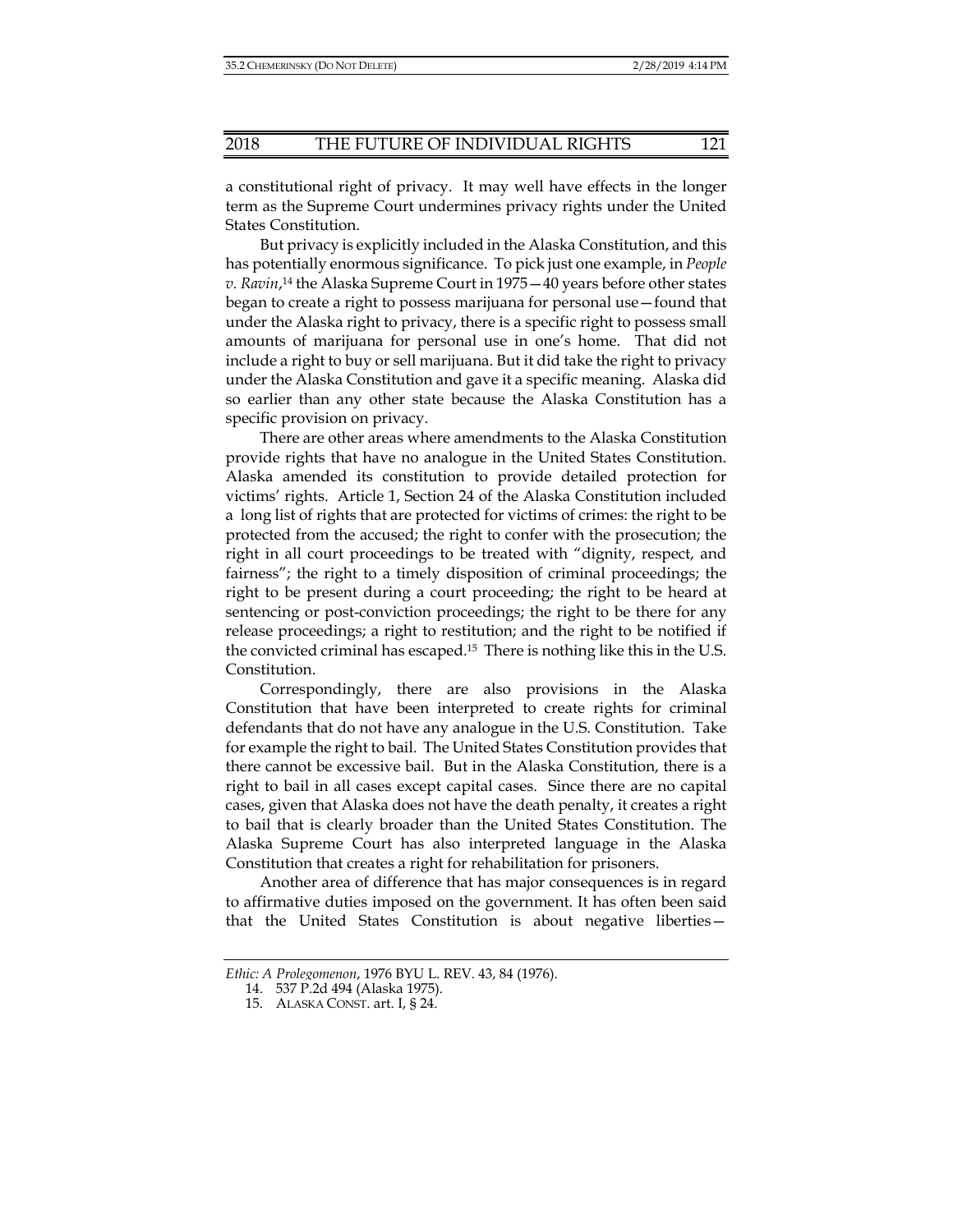prohibitions on what the government can do. The United States Supreme Court has famously, on many occasions, refused to find any affirmative constitutional rights. For example, in *San Antonio Independent School*  District v. Rodriguez,<sup>16</sup> the Supreme Court held that there is no right to education under the United States Constitution. Similarly, in *Deshaney v. Winnebago County Department of Social Services*, 17 the Supreme Court held that the government has no duty to protect people from privately inflicted harms. In that case, the state, despite repeated warnings, had no duty to protect a child from serious abuse by his father.

But there are provisions in the Alaska Constitution that create affirmative duties on the part of the government. So with regard to education, the Alaska Constitution specifically provides in Article 7, Section 1 that the state has to create a system of public schools that are free from sectarian influences.<sup>18</sup> Article 7, Section 4 creates a duty of the state to protect public health.<sup>19</sup> Section 5 creates a duty of the state to protect the public welfare.20 Article 8 creates specific duties of the state to protect the natural resources of Alaska, and it is obvious, given Alaska's beauty and the resources of this state, why that would be included.<sup>21</sup>

The Alaska Constitution also creates a duty of the state to protect the resources of the state in public trust.22 There is a lawsuit currently pending in Oregon federal court brought on behalf of children arguing that the United State government has the obligation, under the public trust doctrine, to deal with the problem of climate change.23 The federal district court denied the motion to dismiss and the Ninth Circuit has refused an interlocutory review, so the suit proceeds. It is much harder under federal law and the United States Constitution to establish a right, such as the one being claimed in the Oregon case because there is nothing like the public trust doctrine explicitly stated in the United States Constitution. But it exists under the Alaska Constitution.

My sense is that if there were a constitutional convention held in 2018, the United States Constitution would be more like the Alaska Constitution than the United States Constitution as written in 1787. Alaska had the tremendous benefits of the experience gained under the United States Constitution in deciding to include these provisions. But

 <sup>16. 411</sup> U.S. 1 (1973).

 <sup>17. 489</sup> U.S. 189 (1989).

 <sup>18.</sup> ALASKA CONST. art. VII, § 1.

 <sup>19.</sup> ALASKA CONST. art. VII, § 4.

 <sup>20.</sup> ALASKA CONST. art. VII, § 5.

 <sup>21.</sup> *See e.g.*, ALASKA CONST. art. VIII, § 2 ("The legislature shall provide for the utilization, development, and conservation of all natural resources belonging to the State, including land and waters, for the maximum benefit of its people."). 22. *Id.*

 <sup>23.</sup> Juliana v. United States, 217 F. Supp. 3d 1224 (D. Or. 2016).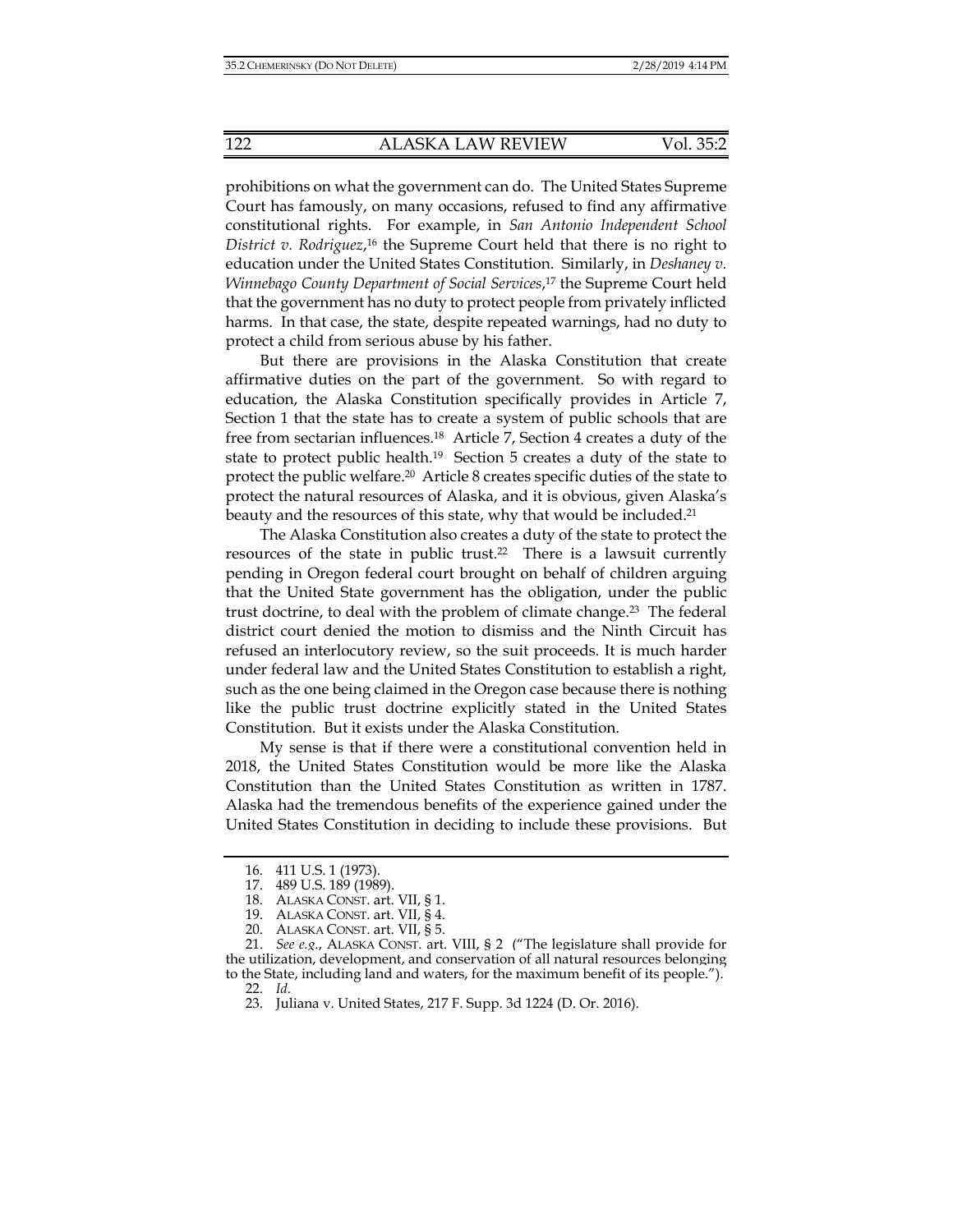there's no doubt that having this specific language in the constitution has made an enormous difference in the development of Alaska constitutional law.

Having words on paper, however, is not enough. I often ask my students, especially undergraduates, to first read the United States Constitution and then read a copy of the Stalin-era Soviet constitution. I would also have them read Solzhenitsyn's "A Life in the Gulags," which described the actual conditions faced by some Soviet citizens.24 I would then ask the students what is the difference between the two constitutions? The students are always surprised that the Stalin-era Soviet constitution has a much more elaborate statement of individual rights than the United States Constitution, despite the reality of great abuses of civil liberties. The difference in systems is that in the United States, unlike the Soviet Union, courts have the power to strike down government actions. Alaska would not have had this wonderful history of robust state constitutional law just because of having words on paper. Alaska has had terrific justices and judges to make those words real.

This raises the question: why does Alaska have this great tradition of excellent justices and judges? I think that if we reflect on what has made Alaska special with regard to constitutional law, great credit should be given to the constitutional provision establishing the Alaska Judicial Council.25 The Council has to provide at least several names to the governor for any vacancy on the court, and the governor must pick from those names.26 It is this type of process that explains why a conservative governor like Sarah Palin could pick a terrific judge like Morgan Christen to the Alaska Supreme Court (and who is now one of the most respected judges on the Ninth Circuit Court of Appeals).

 In light of recent confirmation battles for the Supreme Court, I think that it would be great if presidents—whether Democrat or Republican copied a form of the Alaska system. This would not require constitutional change or even a statute. A president could simply say "I'm going to create a blue ribbon commission composed of both Republicans and Democrats. I want you to send me three names for any vacancy. It has to be that two thirds of you approve these names, so that there will bipartisan support. And I promise to either pick from these names or ask you for additional names." If done that way, would it not do a great deal to end the confirmation mess that exists in Washington? I think then we

 <sup>24.</sup> ALEKSANDR SOLZHENITSYN, ONE DAY IN THE LIFE OF IVAN DENISOVICH (1962).

 <sup>25.</sup> ALASKA CONST. art. XV, § 16. (describing appointment procedures for the first judicial council).

 <sup>26.</sup> ALASKA CONST. art. IV, § 5.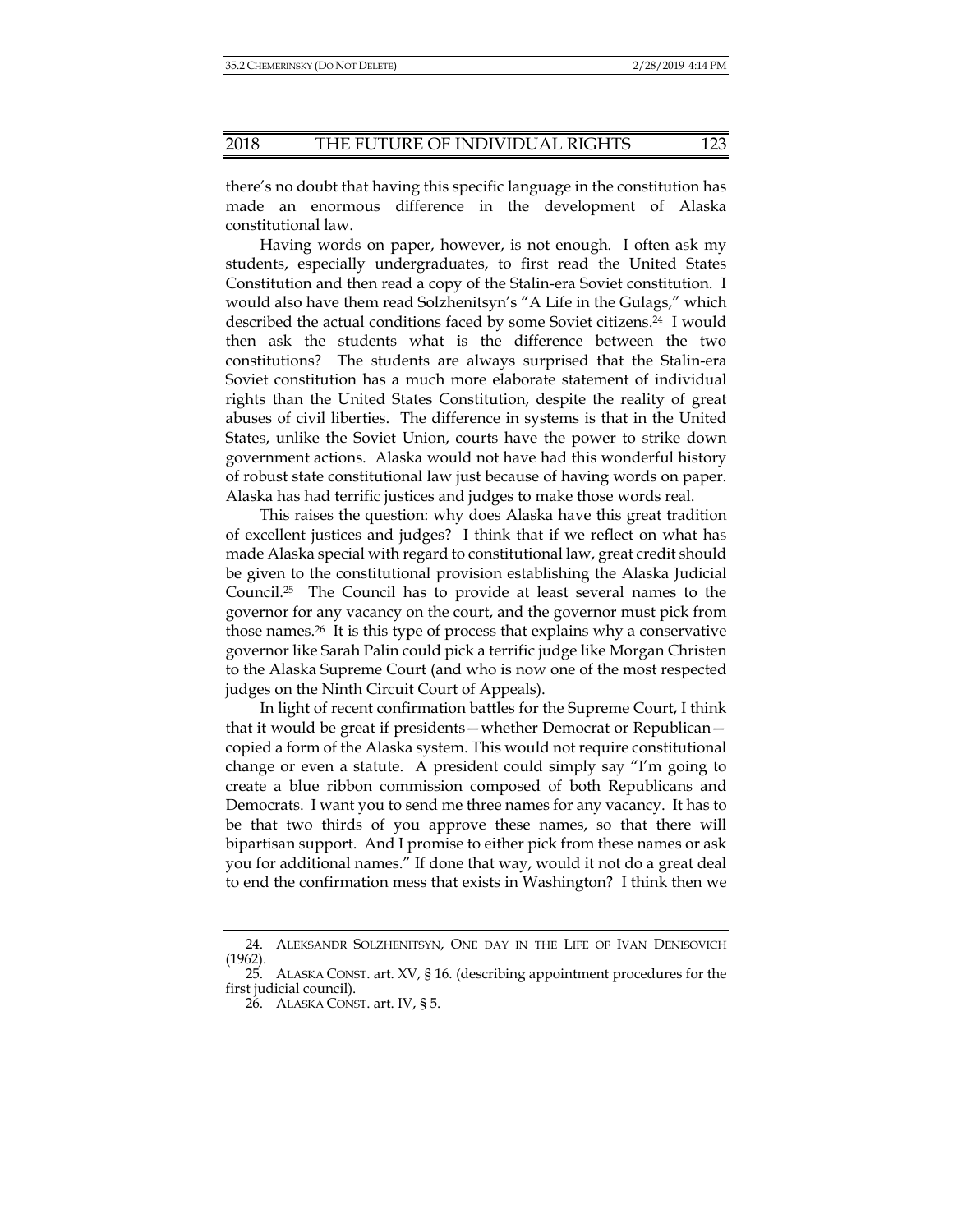could move past the vituperative, increasingly polarized confirmation process that we have seen in recent decades.

There is precedent for this at least at the court of appeals level. When Jimmy Carter was President, he insisted on merit selection panels for federal court of appeals judgeships. He tried to require it for federal district court judgeships, but that effort was less successful as a result of senatorial prerogative. President Carter utilized merit selection for federal court of appeals judgeships, and I think by any measure he appointed some of the most talented and most diverse judges the country has ever seen. Prior to Carter, only two women had ever been appointed to the United States court of appeals. President Carter appointed nine women to the courts of appeals, among them, Ruth Bader Ginsburg.

That brings me to the second question that I wanted to address this morning. Where is it most likely to matter in the years ahead that Alaska has this robust tradition of Alaska constitutional law. We are likely to have a conservative Supreme Court for years to come, given the relatively young age of many of its conservative members. This core group of conservative justices could easily be together forming a solid block for 10 to 20 years. This means that if there is going to be any expansion respecting constitutional rights and liberties, it is most likely to originate under state constitutional law. Just as importantly, it also means that it is likely there is going to be retrenchment of existing constitutional liberties under the United States Constitution and it will require state constitutional law to keep those rights intact.

Let me identify a few examples where Alaska constitutional law will be important in the years ahead. One of these is in regard to reproductive freedom. I believe we are likely to have five Justices on the current Supreme Court who will either explicitly or effectively overrule *Roe v. Wade*. 27 Remember that it was the now-retired Justice Kennedy who was instrumental in protecting the right to abortion. In 1992, in *Planned Parenthood v Casey*,<sup>28</sup> Justice Kennedy was the fifth vote to reaffirm *Roe v*. *Wade*. More recently, Justice Kennedy was part of a five-person majority in a divided decision that struck down a Texas law that would have closed most of the clinics in the state that provided abortions.29

Under *Planned Parenthood v Casey*, laws restricting abortion are allowed under the U.S. Constitution so long as they do not create an "undue burden" on women's right to abortion. Since 2010, 43 states have adopted over 400 new laws that restrict abortion. If the Supreme Court upholds these statutes, this will largely negate abortion rights in the

 <sup>27. 410</sup> U.S. 113 (1973).

 <sup>28. 505</sup> U.S. 833 (1992).

 <sup>29.</sup> Whole Woman's Health v. Hellerstedt, 136 S. Ct. 2292 (2016).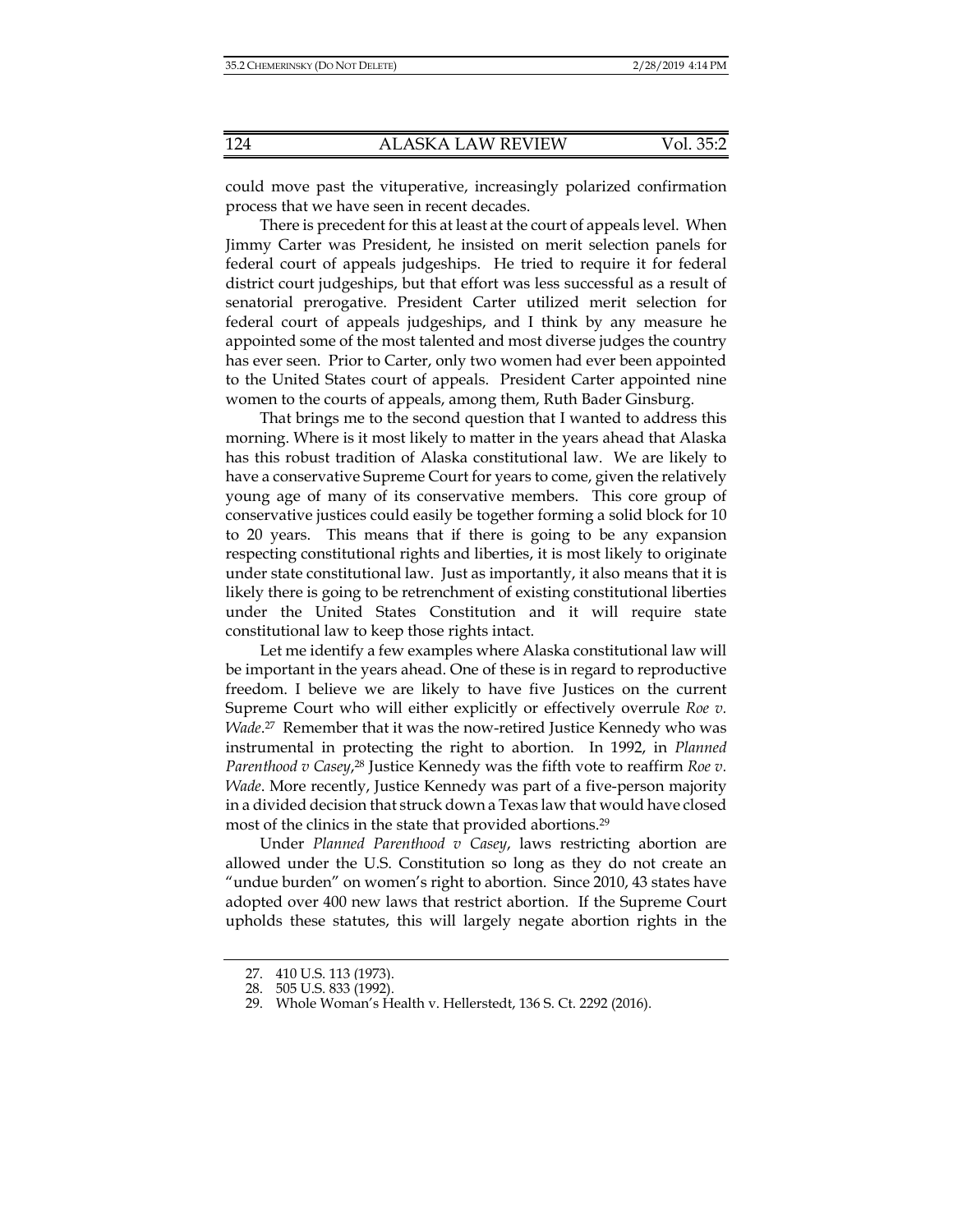United States. Even if the Court does not explicitly overrule *Roe v. Wade*, my own sense is that there are likely five votes to uphold many of these new statutory provisions.

The Alaska Supreme Court, however, provides greater protection for reproductive freedom. The Alaska Supreme Court held in *Valley Hospital Association v. Mat-su Coalition for Choice*<sup>30</sup> that restrictions on abortion in Alaska need to meet strict scrutiny, and thus need to be necessary to achieve a compelling government purpose. This was the test under *Roe v. Wade*, but it was abandoned when the undue burden test was adopted in *Casey.* Just two years ago in *Planned Parenthood of the Great Northwest v. State*, 31 the Alaska Supreme Court reaffirmed that strict scrutiny must be used with regard to restrictions on abortion rights. That case involved a state law that required parental notification before a minor's abortion. Parental notification provisions have been upheld by the United States Supreme Court.32 But the Alaska Supreme Court struck down such a requirement under the Alaska Constitution not only because there has to be a compelling state interest, but also because any restriction on abortion has to be narrowly tailored. So even if the United States Supreme Court cuts back on the right to reproductive choice, it is likely secure under the Alaska Constitution.

A second area where the Alaska Constitution provides more protection than the United States Constitution, that likely will have future significance, is the free exercise of religion. In *Sherbert v. Verner*,33 the Supreme Court said if the government significantly burdens religion, its action is constitutional under the free exercise clause only if necessary to achieve a compelling government purpose. But subsequently in *Employment Division v. Smith*, 34 the Supreme Court said the free exercise clause of the United States Constitution cannot be used to challenge a neutral law of general applicability. If a law is neutral in the sense that it is not motivated by a desire to interfere with the exercise of religion, and if it applies to everyone, then there is no basis for a free exercise challenge. That case involved an Oregon law prohibiting the consumption of peyote, a psychogenic substance. Native Americans challenged the law claiming the use of peyote was required as part of a religious ritual. The Supreme Court upheld the Oregon law and ruled against the Native Americans finding that the law was neutral, was not motived by a desire to interfere with religion, and applied to everyone.

 <sup>30. 948</sup> P.2d 963 (Alaska 1997).

 <sup>31. 375</sup> P.3d 1122 (Alaska 2016).

 <sup>32.</sup> H.L. v. Matheson, 450 U.S. 398 (1981).

 <sup>33. 374</sup> U.S. 398 (1963).

 <sup>34. 494</sup> U.S. 872 (1990).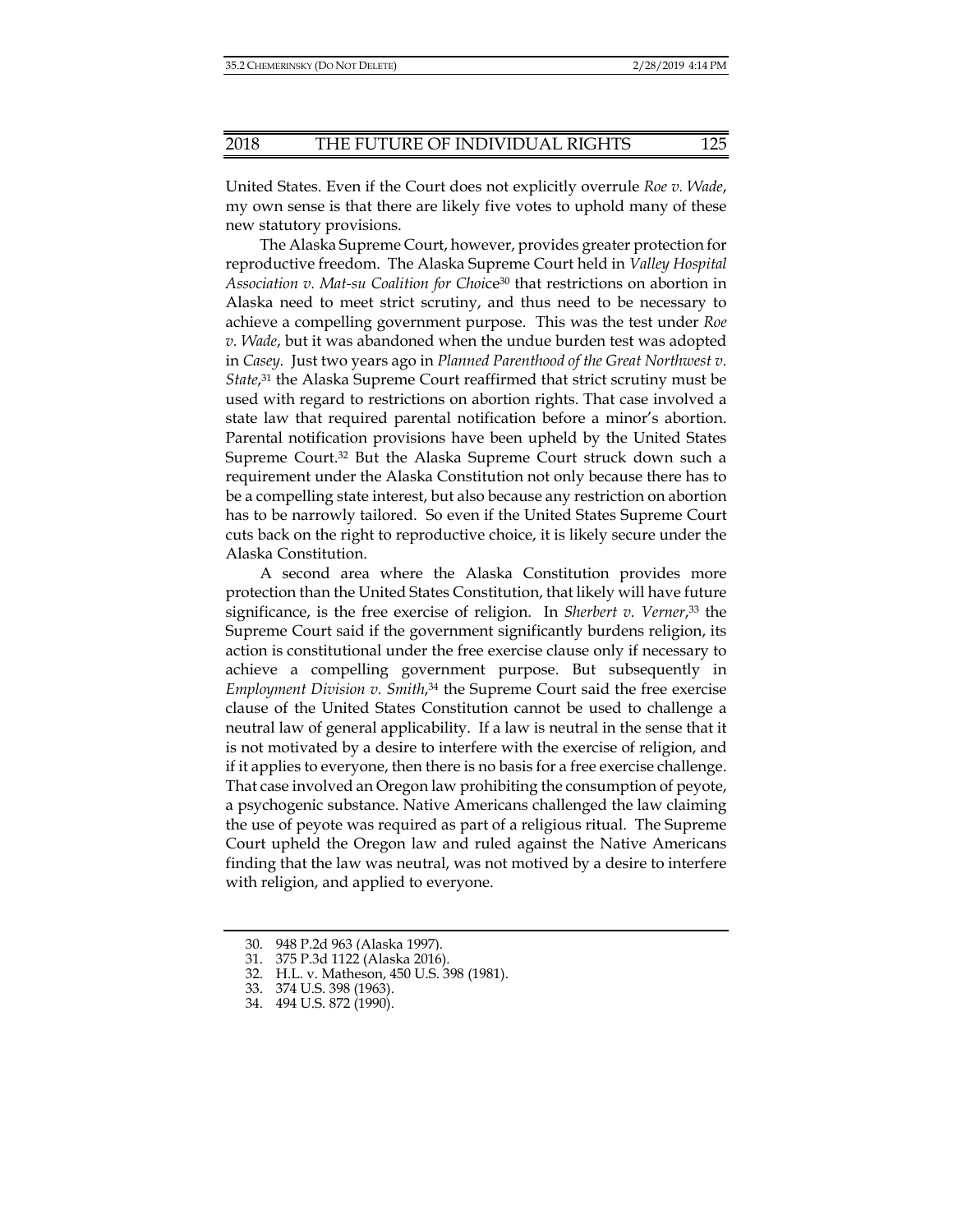But the Alaska Supreme Court has made clear, under the Alaska Constitution, that any law that substantially burdens religion must meet strict scrutiny. This is so, even if it is a neutral law of general applicability. In *Frank v. State*, 35 the Supreme Court of Alaska prescribed strict scrutiny for the free exercise clause, and this position was reaffirmed even after *Employment Division v. Smith*. 36

The third area concerns the rights of criminal defendants. I predict that the conservative Roberts Court will cut back on the rights of criminal defendants in many areas, and there will be many areas in which Alaska's state constitutional provisions could be invoked to make a significant difference in protecting the rights of criminal defendants.

I taught criminal procedure this semester, and my students are learning a great deal about Alaska criminal procedure. There were so many examples throughout the course where I said that this is the rule under the Fourth Amendment, but in Alaska it is different. For example, under the Fourth Amendment, it is not a search if the police go through somebody's garbage because there is no reasonable expectation of privacy in what you throw out. But the Alaska courts have held that there is an expectation of privacy even when it comes to trash.37 In another recent case, the Alaska Court of Appeals held—in a decision that is different than that of the Supreme Court's interpretation of the Fourth Amendment that the police cannot look inside closed containers when they arrest somebody who was driving as part of a search incident to a lawful arrest.38

There are many examples where the Alaska courts provide more rights for criminal defendants than under the United States Constitution. One area of particular importance is in the area of eyewitness identification. Many social psychologists, including my former colleague Elizabeth Loftus, have taught us about the power of eyewitness identification but also its fallibility. Social psychologists like Professor Loftus have identified serious reliability concerns especially with eyewitness testimony involving cross racial witness identification. Several years ago, in *Perry v. New Hampshire*, 39 the Supreme Court said that this social science evidence of concern with eyewitness testimony does not justify creating any special protections. But the Alaska courts have specifically said that there need to be significant protections with regard to eyewitness identification, and much more of an examination of

 <sup>35. 604</sup> P.2d 1068 (Alaska 1979).

 <sup>36.</sup> *See e.g.*, Swanner v. Anchorage Equal Rights Comm'n, 874 P.2d 274, 280– 81 (Alaska 1994).

 <sup>37.</sup> *See e.g.*, Smith v. State, 510 P.2d 793 (Alaska 1973).

 <sup>38.</sup> Pitka v. State, 378 P.3d 398, 399 (Alaska Ct. App. 2016).

 <sup>39. 565</sup> U.S. 228 (2012).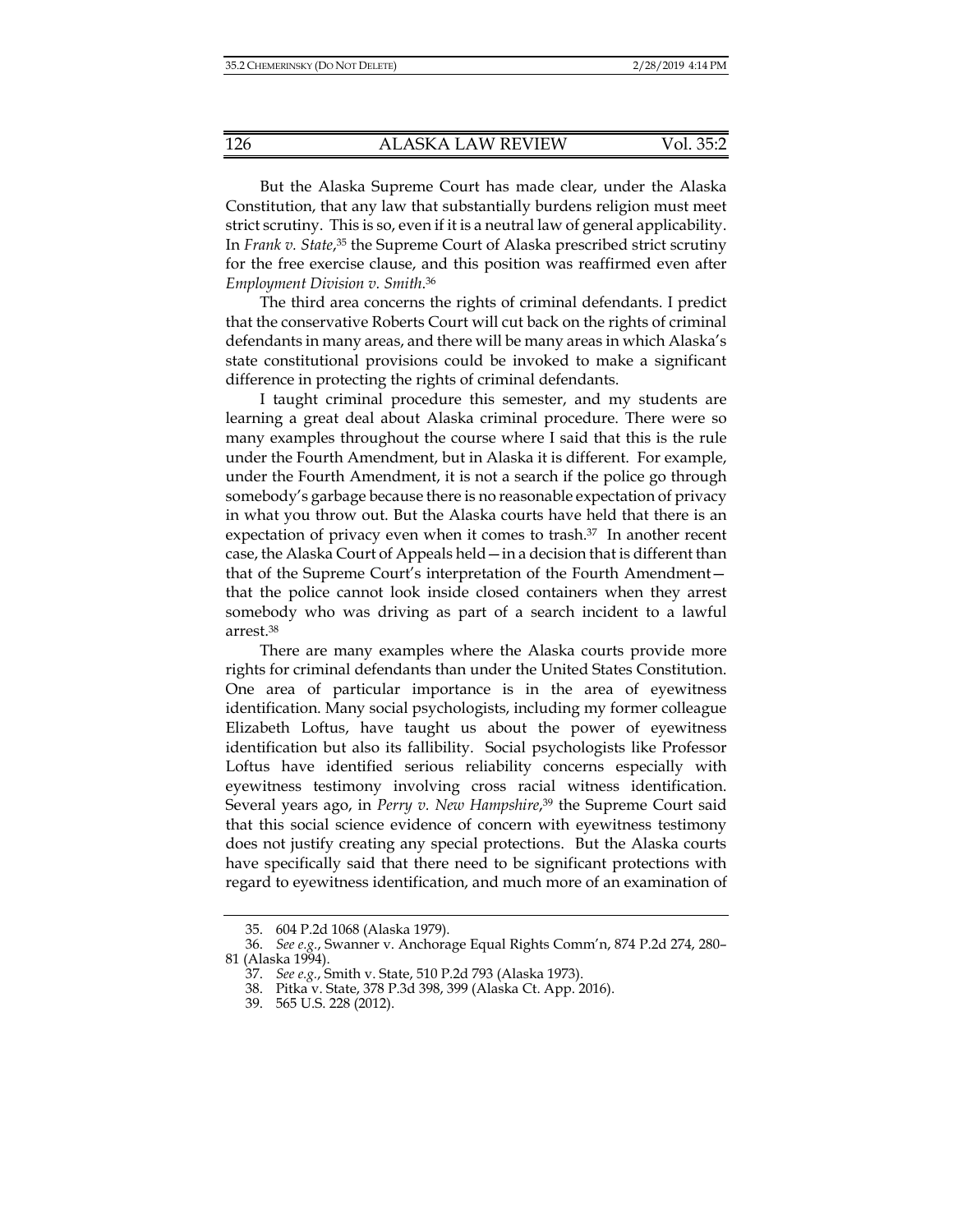the suggestiveness in eyewitness identification procedures and their reliability.

I have tried intentionally to give a great deal of praise to the Alaska Supreme Court and the Alaska Court of Appeals. There are decisions where I disagree with the result because I did not think that the Alaska courts went far enough in protecting individual liberties or advancing equality. But overall, my evaluation is an enormously positive one.

So, while there is much that can be done under state constitutional law, there are also limits. I want to address that in the final part of my remarks. State constitutions can provide additional protections where the United States Constitution sets the floor on what must be provided. But if the constitution prohibits something, or federal law is found to preempt it, then there is little the state constitutions can do. So, for example, state constitutional law is irrelevant where the United States Supreme Court has said that a constitutional limit is imposed on the states. For example, if the Supreme Court overrules *Roe v. Wade*, states like California and Alaska can continue to protect reproductive freedom for women. But if the Supreme Court—as I expect that it will—holds that all forms of affirmative action violate the United States Constitution, then there is nothing that can be done under state constitutional law to effect the right of affirmative action. Or, if the Supreme Court were to interpret the United States Constitution to hold that a fetus was a person from the moment of conception—a ruling that I do not think likely, but believe is possible—then any law allowing an abortion would violate the fetus' right to equal protection, and there is nothing that state constitutional law could do about that.

Second, state constitutional law protections are inherently inefficient compared to United States constitutional law. To secure a right under state constitutional law requires doing so in all 50 states, and that would require separate litigation in each. On the other hand, to establish a right under the Untied States Constitution, you just need the decision of the Supreme Court which obviously has great benefits in terms of litigation efficiency.

Finally, one must remember that state constitutional law is not always effective. While there are states like Alaska that have a long tradition of recognizing state constitutional claims, other states do not have a strong tradition of state constitutional law. And even where there is a strong tradition of state constitutional law or a willingness to use state constitutions, often states are unwilling to do so. Take, as an example, abortion rights. If *Roe v. Wade* is overruled, then it is likely that abortion will be become illegal immediately in about half of the states. And in those states, it is unlikely those state supreme courts would find that state constitutions protect reproductive freedom.